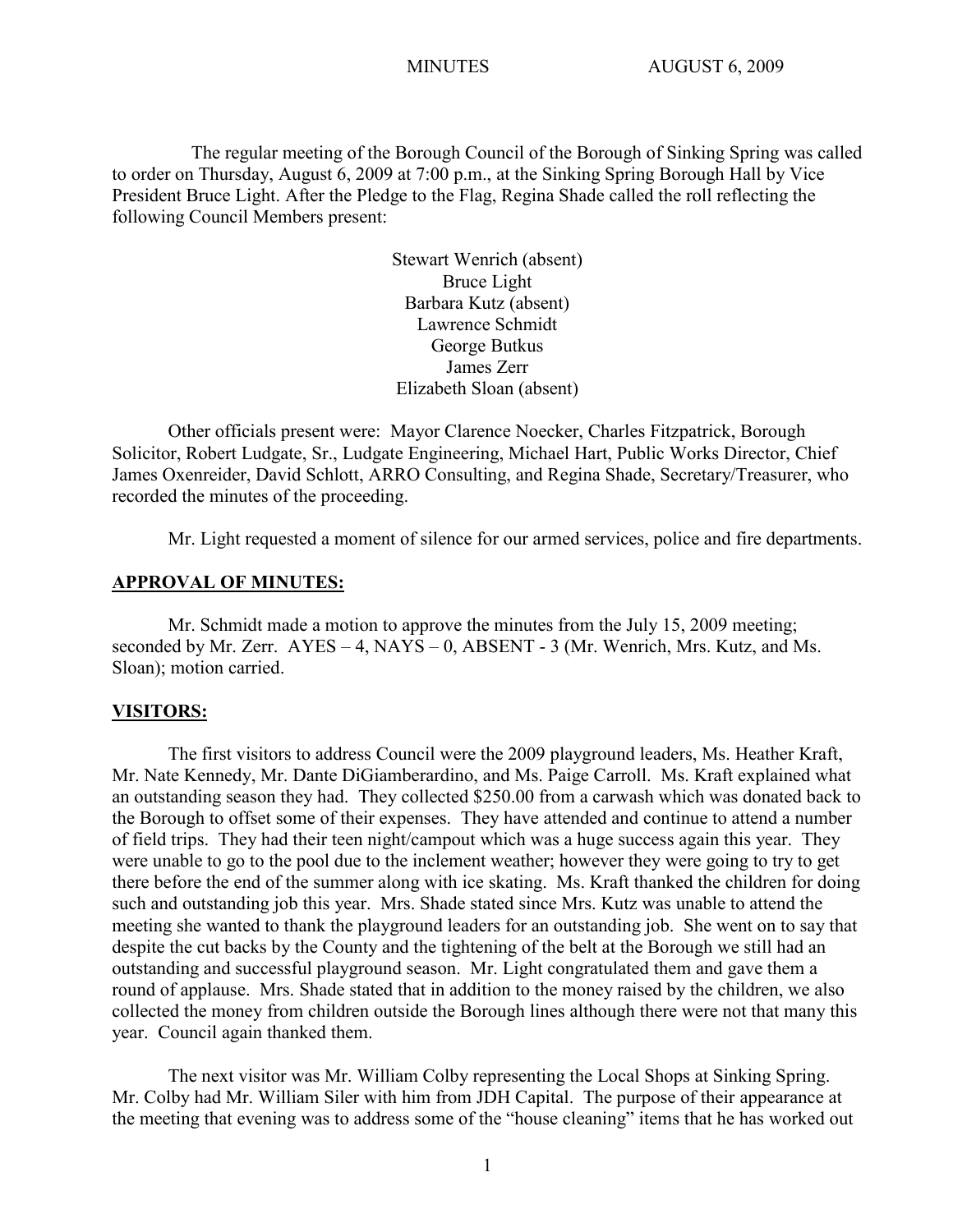# **VISITORS(cont'd):**

with our attorney Mr. Kit Fegley along with some engineering issues that were worked out with Mr. Ludgate. The first had to do with a term of acceptance agreement prepared by Mr. Fegley and signed by them. This is their agreement to the terms passed by Borough Council approving the plan. Mr. Fegley felt it would be better to have a memorialization of that resolution so that all parties know the status of the plan. They delivered that with terms that evening. They are requesting that Council signs the plans and then hold in escrow pending the delivery by them of the financial security and the improvements agreement. All of the improvement agreements have been approved by the developer and are in final form. They intend to deliver them to Council when they have settlement on the property. Mr. Siler has the final cover sheet that needs the signatures of the Borough. Mr. Ludgate had reviewed the final plan and found it to be suitable for signing subject to only legal or administration issues that may apply. The surety that was placed on the table is suitable for the project, Mr. Ludgate stated. Mr. Schmidt made a motion to authorize the execution of the plans with certain contingences that the surety just recently approved by the engineer be posted by the developer, the improvements agreement be executed by the developer, and because at this moment the developer is only the equitable owner of the property, that the actual deed be delivered that they are the owners of the property before the plans are released; seconded by Mr. Zerr. Mr. Butkus asked if there were any changes to the plan to which Mr. Ludgate stated no. AYES – 4, NAYS – 0, ABSENT – 3; motion carried. Mr. Colby stated they were in agreement to the terms. He thanked Council and the plans were delivered to Mrs. Shade for signatures and to be held till they take ownership. Mr. Schmidt said throughout all the negotiations, it was very, very nice dealing with them and he hopes we continue that type of relationship with them well into the future.

# **COMMUNICATIONS:**

Mrs. Shade stated there were no communications.

# **APPROVAL OF BILLS:**

Mr. Schmidt made a motion to pay the bills; seconded by Mr. Zerr.  $AYES -4$ ,  $NAYS -0$ , ABSENT - 3; motion carried.

# **EXECUTIVE SESSION:**

An executive session was called for at 7:12 p.m. for litigation and personal matters.

# **RECONVENE:**

Council reconvened at 8:00 p.m.

Mr. Butkus stated based on discussions in executive sessions, he made the motion to suspend Jessica Klee without pay pending further investigation to be reviewed at the regular workshop meeting on August 26, 2009; seconded by Mr. Zerr. AYES – 4, NAYS – 0, ABSENT – 3; motion carried.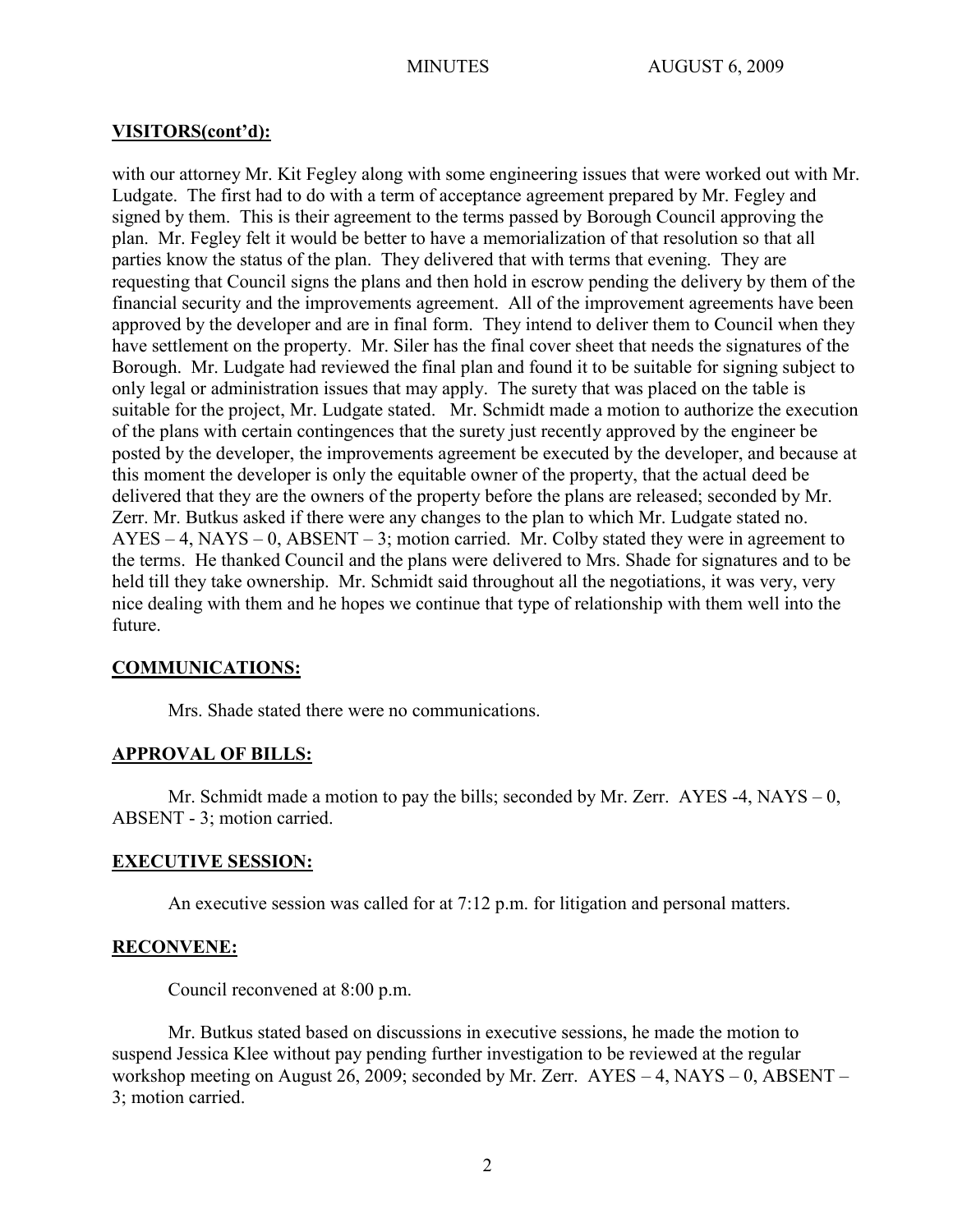### **RECONVENE (cont'd):**

Mr. Zerr made a motion to give Mr. Fitzpatrick and Mrs. Shade the authority to move ahead for the gathering of information, and the underwriting for the possible change to the Borough's health insurance and to have Mr. Keller contact Mr. Perfetto to contact the police department whether they would want to be part of this change; seconded by Mr. Schmidt. AYES – 4, NAYS – 0, ABSENT – 3; motion carried.

# **REVITALIZATION PROJECT:**

Mr. Pachuilo stated Mr. Jim Adams, who is on the Economic Development Team will be addressing Council that evening. Mr. Adams stated currently they have narrowed down to two (2) folks to be their architect/planner. A second interview will be set up for next week with them. They will be making a recommendation to hire them. He does not know what the funding mechanism will be however he stated they will spend money wisely. They see this as a decision that would have a ten (10) year ramification. Mr. Schmidt asked if he had a ballpark figure on the cost of this. Mr. Adams stated that a lot of these people work on an hourly rate. He figured the initial planning will be about \$10,000.00 to \$15,000.00. He feels we need the services for many years to come. Mr. Schmidt said he was a bit concerned on the finances. He stated in reviewing the budget that we have outlaid about \$40,000.00 and haven't received a penny in returned. He said we have budgeted about \$100,000.00 in revenue so things are tight. He would not like to see us go out and spend tons of money at this point when we are looking at shortfalls in our other budgets. He said he was not opposed to the idea but we need to look at this long and hard because finances do become an issue. Mr. Adams agrees. He is a taxpayer here however he fears if we don't do something the "dead zone" down there will get worse. Mr. Butkus asked if we authorized interviewing and paying for a position such as this. Mr. Light said not too his knowledge. Mr. Schmidt stated he is not too sure that we have to do this. We would need to get involved in the hiring of them but he said the revitalization is off by themselves. As long as it does not cost us any money, he is not sure that Council should care. Mr. Pachuilo stated it falls under the Design Team and what the center will look like. Mr. Butkus understands that. Mr. Loth is continuing to put grant applications out there to get monies for these types of things. Mr. Adams stated they are not seeking funding that evening. He was just giving them an update. Mr. Schmidt understood and said he isn't objecting to it however we must look hard and fast before we go any deeper. He continued we are cutting back on other items and I wouldn't want to shortchange something else. Mr. Adams stated it was great news from the JDH Group and that will generate some tax revenue to which Mr. Schmidt agreed. Mr. Schmidt said as far JDH goes we spent very little money on that project because the developer paid for most of that. Mr. Adams said they did a cash flow analysis showing the cash returns. Mr. Adams stated one (1) great idea that came out of the discussion with the architect was right behind the "SPRING" that could become a community square. He explained how that would work. Mr. Schmidt said all that he is requesting is that we take into consideration the financial aspect of this as well. Mr. Light feels like Mr. Schmidt does. He is for the revitalization project but we must think of the money situation. Mr. Adams is going to look at getting money some place. Mr. Ludgate wanted Council to be aware that new businesses are opening up in the Borough. They are saying they are looking at the Borough due to the revitalization project. Mr. Ludgate has two (2) meetings coming up with people that are interested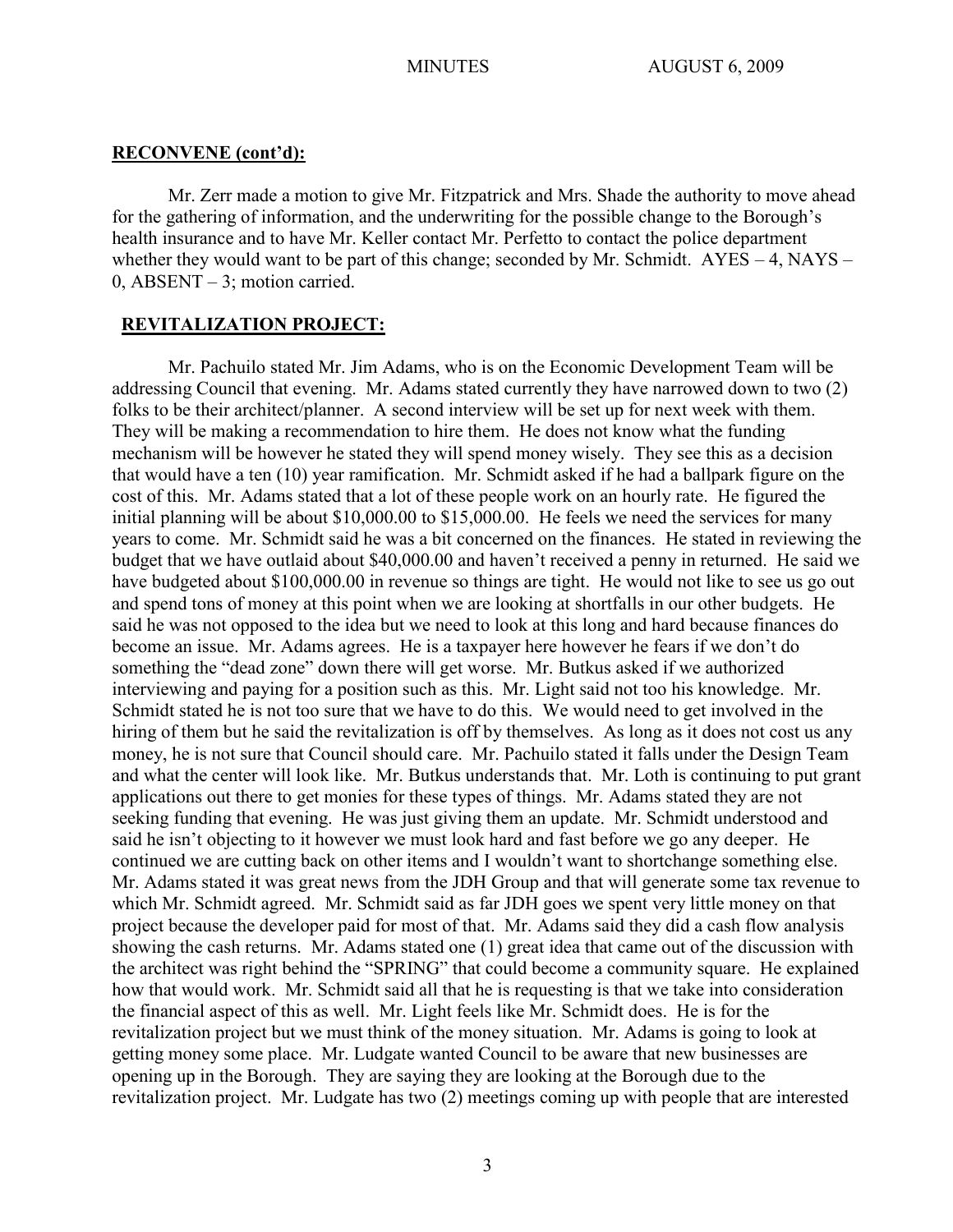### **REVITALIZATION PROJECT(cont'd):**

in doing business in the Borough. They will be revenue producing business. He wanted Council to keep in mind that we are showing progress and that is why these people are coming. He doesn't think we want to stop that progress. Mr. Fitzpatrick said the way the budget was set up there was anticipated revenue of \$100,000 through grants. There would be expenditures of roughly \$75,000.00 annually. He said what Borough Council is concerned about is that we see no proceeds from those grants and we have spent \$40,000.00. What they looked at was a potential cash flow of \$25,000.00 in grants over and above the expenses. Now, we are facing a negative \$40,000.00. That is a swing of \$65,000.00 at this juncture at this time of year. That is pretty serious for this Borough. That is why he believes it is being expressed. Mr. Butkus stated of these new businesses that are coming in here how many are going to have to be moved or displaced if Columbia Avenue is going to be going down to the Spring. That is pushing it down further. He said doesn't that mean Dunkin Donuts will have to be moved. Mr. Ludgate stated no, they would stay. Mr. Ludgate explained how the plan will be laid out. A brief discussion ensued as to how it worked in West Reading. Mr. Pachuilo thanked Council.

### **MILLER ENVIRONMENTAL:**

Mr. Peter Juzyk gave the report for July, 2009. He stated it was a very busy month, a lot of activities at both the plant and the collection system. The lightning damage that occurred at the end of June has been repaired. Repairs were made to the televising and jetting equipment. The sewer jet trailer brake line was replaced and the brakes were adjusted. They are pursuing whether this trailer needs to be inspected and licensed. It does not have a license plate at this time. He reported that they have encountered a problem with at tank on the jet trailer. They are experiencing some bulging and maybe some structural failure of the tank. He is soliciting quotes of getting it repaired. The RAS pump two (2) motor was removed for repair. Once it was removed it was noted that the wear was extensive so it was replaced. He questioned if Council wanted him to handle it through normal maintenance expenses or if it should be submitted under a capital item. Mr. Fitzpatrick asked how much it would cost. Mr. Juzyk stated he did not get a bill yet however he feels it will be about \$1,200 to \$1,400. Mr. Butkus questioned if this pump will be used after the upgrade to which Mr. Juzyk stated it would. Mr. Juzyk said the Eastern PA Water Pollution Control Operators Association would like to host their upcoming meeting at our site. Due to timing 2009 is not a good time however they would like to use our facility in 2010 to host their meeting. It would be Friday, November 19, 2010. They have an agreement of financial responsibility. If for some reason we back out of hosting the event, this would allow them to recover the cost of mailings, etc. If as long as we host the meeting, there will be no cost to the Borough at all. Mr. Schmidt asked what the completion date was for the project to which Mr. Schlott stated June 30, 2010. All the work should be completed so November would be a good time for the meeting. We can showcase the new plant. Mr. Butkus thinks it is a good idea. Mr. Zerr made a motion to commit to the November  $19<sup>th</sup>$ , 2010 date for the Eastern PA Water Pollution Control Operator's meeting to be held at the Borough Sewer Plant; seconded by Mr. Butkus. AYES – 4, NAYS- 0, ABSENT – 3; motion carried. Mr. Juzyk questioned if Mrs. Shade would be the authorized person to complete the paperwork to which the answer was yes. They were wondering if Council thought that Green Valley Country Club would be a good place for a luncheon to which the answer was yes. A raw sewage pump drive failed. All of the raw sewage pumps are scheduled for replacement due to the upgrade. However for this pump that may be too far down the road if we get some really heavy rain. They have looked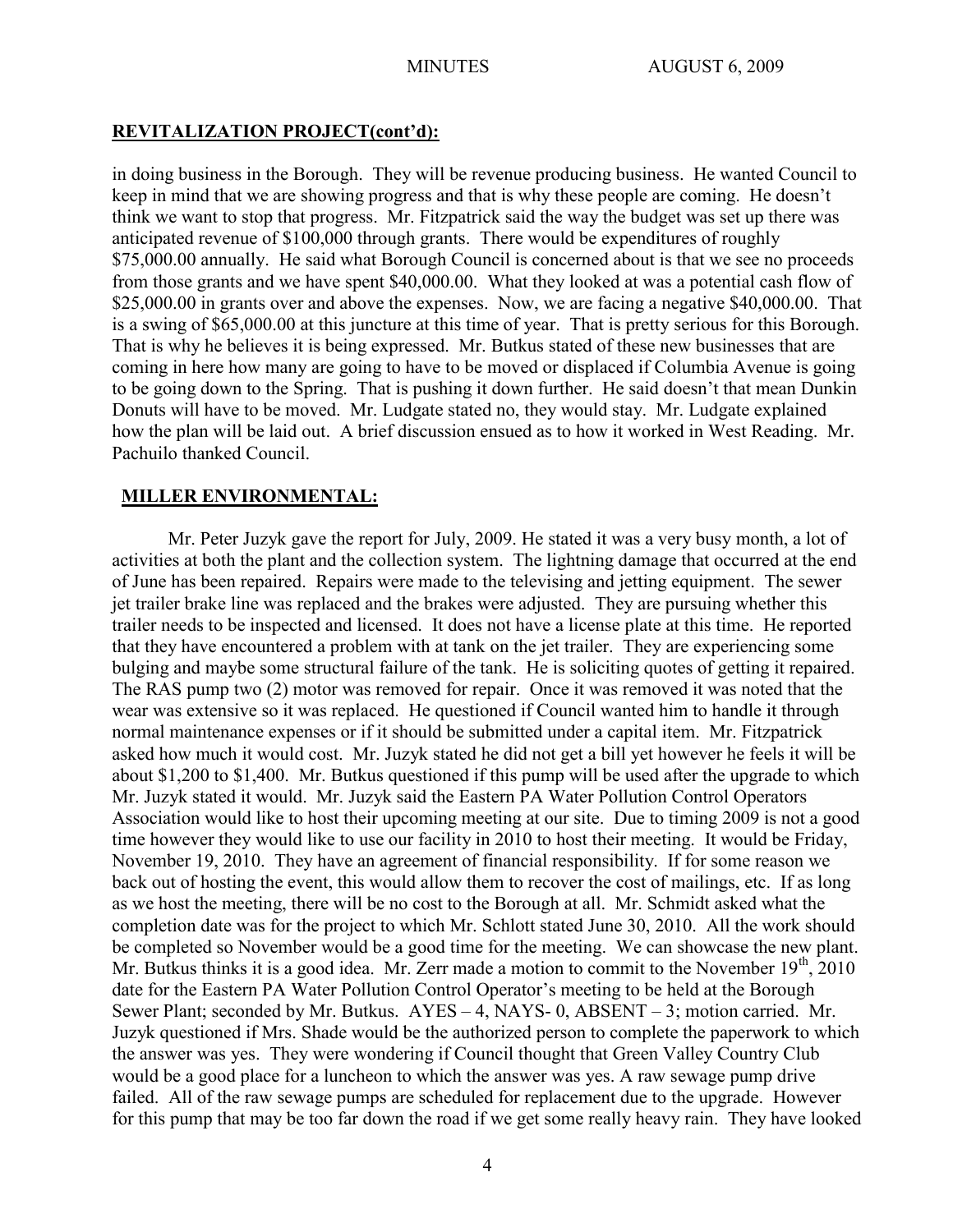# **MILLER ENVIRONMENTAL (cont'd):**

into having a bypass switch. He received two (2) quotes for that, one (1) in the amount of \$4,100.00 and the other for a real quick and dirty with a cost of not to exceed \$2,000.00. Mr. Butkus made the motion to authorize Mr. Juzyk to execute the one (1) not to exceed \$2,000.00 which will allow us to operate the pump in a heavy rain situation; seconded by Mr. Schmidt.  $AYES - 4$ , NAYS – 0, ABSENT – 3; motion carried. Construction at the plant has started. Mr. Schmidt said the one (1) item in the report stated that the plant drawings were reviewed for ground wire locations and the information found was limited. Mr. Schmidt stated he and Mr. Francis Butkus spoke about this. He thinks that Council authorized only for the work that was done when the lightning hit. He said he believed there might have been some discussion on ground wires and lightning arresters being put in however he was not sure that they ever did do it. He feels we should be doing it now and has spoken to ARRO about this. He was assured that drawings will be sent to us for review. He hopes they would look at the lightning issues along with the ground wire capabilities. He also told someone to look into the price of a small SKATA System. Mr. Schlott was working with his electrical contractor on that. A brief discussion ensued as to what should be included. This would be an extra in the contract as it was not part of the specs to which Mr. Schlott agreed. A brief discussion ensued. Total flows for the month – total monthly flow was 16,550,000 gallons. Total precipitation for the month was 3.55 inches. There was one (1) violation; a low dissolved oxygen on Sunday, July  $26<sup>th</sup>$ . A discussion ensued as how to control the dissolved oxygen. The contributions by each municipality are Sinking Spring – 54.8%, Lower Heidelberg Township – 35.0%, and South Heidelberg Township – 10.2%.

# **UNFINISHED BUSINESS/REPORTS OF COMMITTEES:**

Chief Oxenreider stated for the month of July we had 197 calls, 67 traffic citations, 4 parking tickets, and 7 warnings. Chief Oxenreider requested a handicap parking sign be placed at 39 Evans Avenue. The Mayor had talked to the residents. Mr. Butkus made a motion to authorize Mr. Hart to designate a handicap parking space at 39 Evans Avenue; seconded by Mr. Zerr. AYES – 4, NAYS – 0, ABSENT – 3; motion carried. Chief Oxenreider stated Office Schweyer has a doctor's appointment the upcoming Monday and should be back to work Monday as well after his appointment. Mr. Schmidt questioned the Chief how he and the officers liked the twelve (12) hour shifts. Chief Oxenreider as well as the officers like working those shifts. It is easier to schedule. Mr. Schmidt asked the Mayor if he liked to which the Mayor had no comment.

# **ADMINISTRATION – JAMES ZERR:**

Mr. Zerr stated he had met with the Corridor People and a few issues have come up. One (1) of them is that the Rt. 724 and Shillington Road lights are still being worked on. They are having an issue with preemption. It appears that when an ambulance comes through there, it does not reset itself. He spoke to the Chief and PENNDOT is working on that issue. However coming out of that meeting an issue was discussed regarding the turning lanes. They feel not enough traffic is getting through the turning lanes. The Committee asked PENNDOT to take it back for review and there was some negotiations going back and forth between the Committee and PENNDOT. A few recommendations were made. When they heard the cost they thought it was a bit expensive for us to take care of (roughly \$6,000 total cost). They received an e-mail and PENNDOT has reviewed it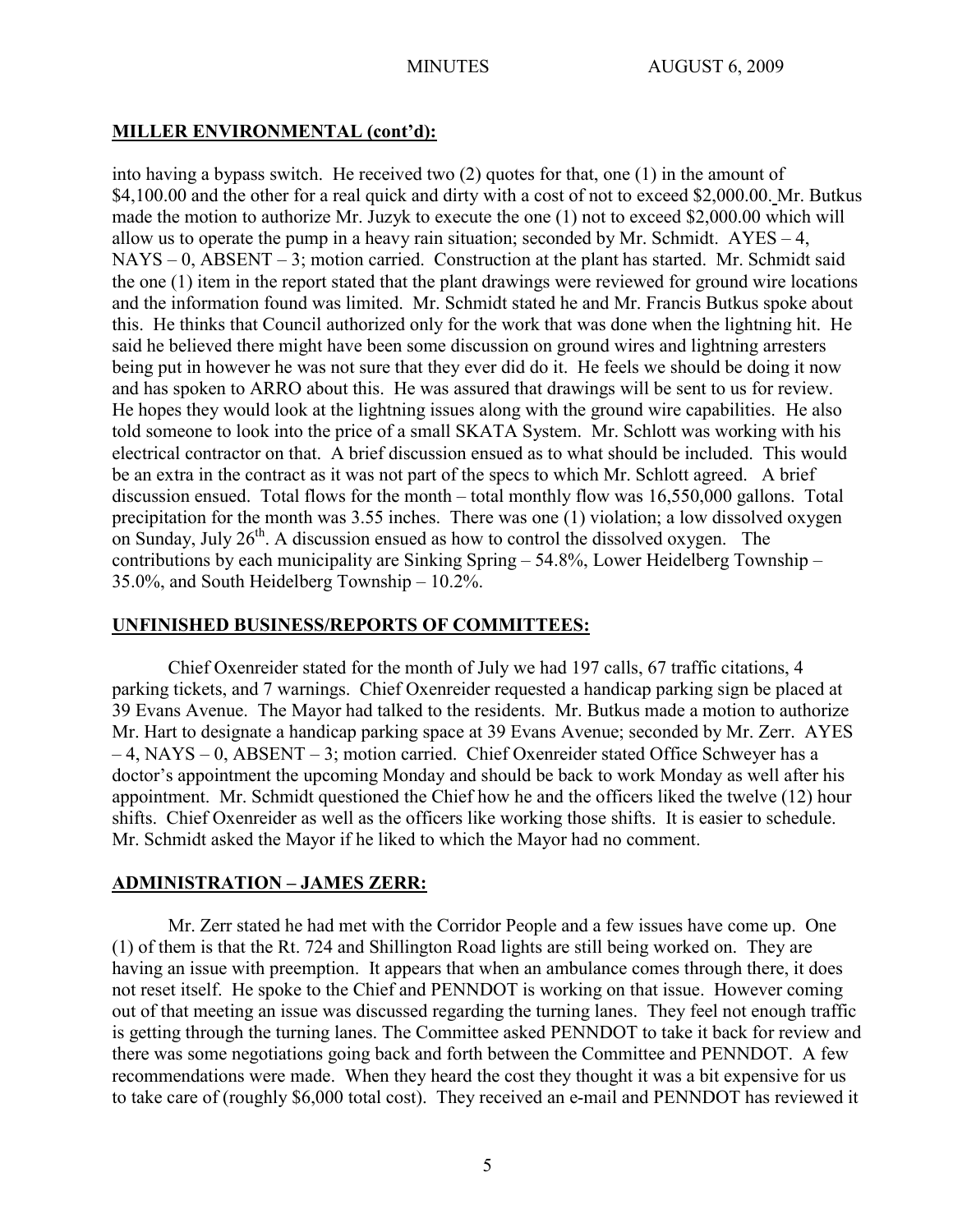# **ADMINISTRATION – JAMES ZERR (cont'd):**

they will be installing the loops at no cost to the Borough. This would give us a center turn lane up in the Borough and change some of the striping to make it easier to make turns in the lower section as well. Mr. Butkus stated it is not just repainting it is relaying it out. Mr. Ludgate had a drawing of what some of this might look like with regards to Smart Transportation. He showed a layout of the intersection of Hull and Penn Avenue. He said if you have ever been on the North side of Penn and tried to cross to the South side, it is a bit risky. He showed the diagram and explained about the site difference and how long it is till a pedestrian would see a car. He said if you can get a curb extension at that corner and restripe so you have three (3) eleven (11) foot you can get some calming. He explained how it will work with regards to Smart Transportation Guidelines. Mr. Zerr stated they sort of picked on that intersection because of the Church pedestrian traffic right there since they expanded the parking to across the street. They would like permission to speak to PENNDOT to see if they could get funding. This will be in conjunction with the Corridor Project. Mr. Butkus questioned if he was asking permission to discussion this with PENNDOT and come up with a plan, not the moving of anything. Mr. Butkus questioned if extending the curbs out make it problematic for plowing to which the answer was yes. Mr. Ludgate stated there is not one (1) thing that you can change that does not change something else. If you look at pedestrian safety, that is far more serious than a hard time snow plowing. In regards to the issue of plowing, you are talking about the parking lane. Mr. Butkus questioned if we change the curb line aren't we incurring the cost of putting in those special ramps. The answer was yes. Mr. Schmidt asked if there was a cost to do this. Mr. Zerr stated no more than getting PENNDOT to look at this. He continued if there would be a cost to the Borough, they will bring it back to Council. Mr. Schmidt stated his question was more would this sketch be good enough to give to PENNDOT to which Mr. Ludgate stated in terms of discussion it would be. Mr. Zerr made the motion to approach PENNDOT about looking into restriping and changing the road area around the Church; seconded by Mr. Schmidt. AYES – 3, NAYS – 1 (Mr. Butkus), ABSENT – 3; motion carried. Mr. Zerr stated the Corridor people are looking at a five (5) municipality maintenance agreement with whoever the successful bidder will be. He is not sure if there will be a meeting before the stuff goes out to bid for contract and the time we need to do this. Mr. Fitzpatrick has reviewed the specifications and made two (2) recommendations of changes. Mr. Zerr stated he believed those two (2) recommendations were implemented. Mr. Zerr would like to authorize a resolution be passed that contingent upon all the plans meeting specifications, we go ahead and enter into an agreement to advertise and bid the maintenance agreement for all five (5) municipalities for all the traffic lights from the Borough of Sinking Spring to the Borough of Robesonia upon the fact that if the plan does not meet our current agreement status we may back out; seconded by Mr. Butkus.  $AYES - 4$ ,  $NAYS - 0$ ,  $ABSENT - 3$ ; motion carried. Mr. Zerr asked if we had any problems. He asked if the light is back up as far as pre-emption is concerned. Chief Oxenreider stated as far as he knows it is still out of service.

# **SEWER COMMITTEE – GEORGE BUTKUS:**

Mr. Butkus asked Mr. Fitzpatrick where we stand with the farm lease agreement with Mark Garber regarding the land around the fence. Mr. Fitzpatrick will check on this. Mr. Butkus has not heard any issues regarding this. The Committee meeting will not be on the normal day due to vacation scheduling.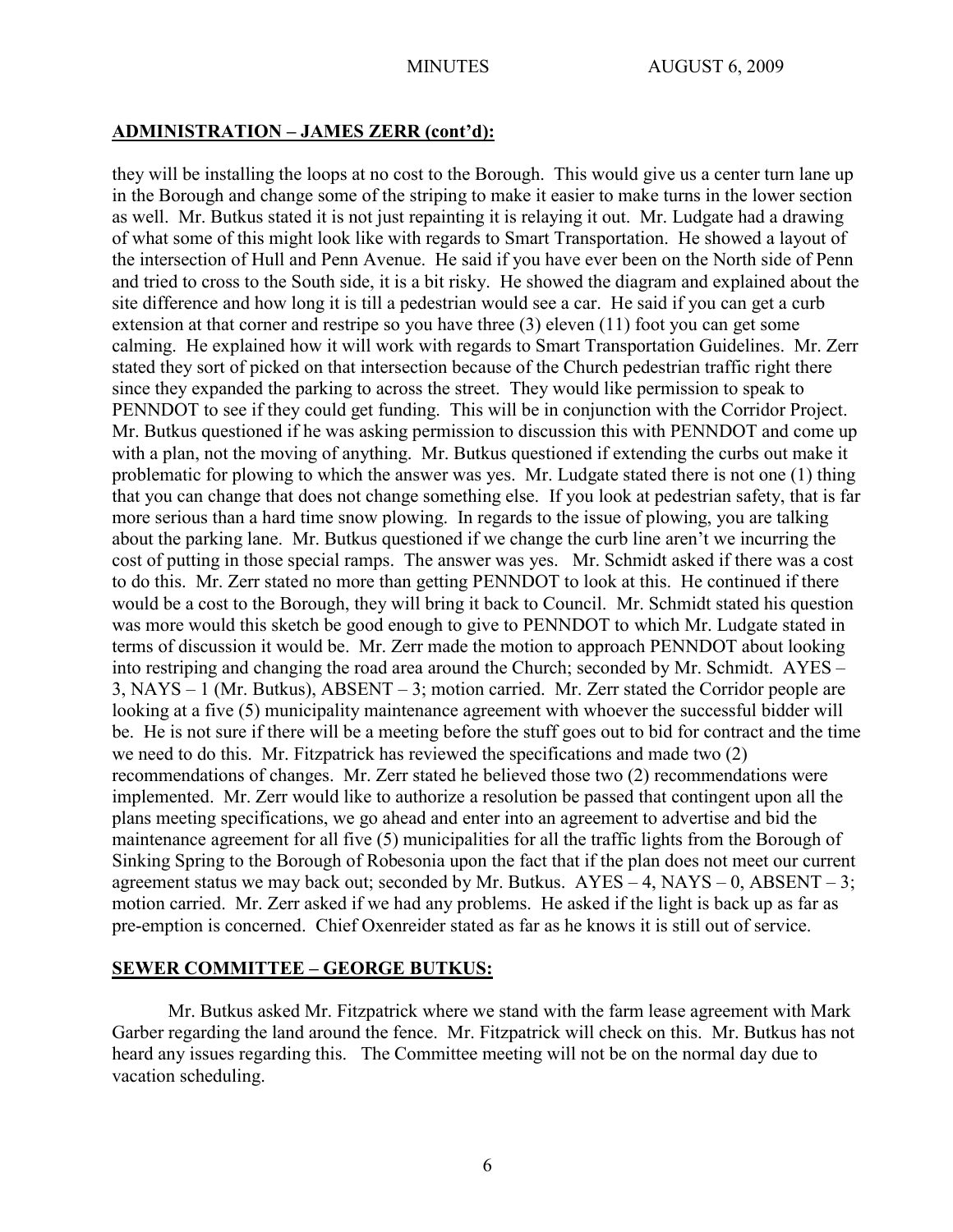#### **SEWER ENGINEER – DAVID SCHLOTT, JR.:**

Mr. Schlott said the contracts start date was July  $1<sup>st</sup>$ . Relative to substantial completion, 37 days have been expended and 283 days remain on the contract. A progress meeting was held that day. Wickersham is the general contractor on the project. They have mobilized equipment, initiated shop drawing submissions, E&S facilities were installed, completed the excavation of the new headworks building, initiated excavation of the new clarifier; fencing installation to secure the job site will begin early the next week. Hirneisen is the electrical contractor. They have initiated shop drawing submissions, and coordinated with PPL for temporary electric service. This service should be on-line next week. There are no applications for payment from either contractor at this time. Mr. Schlott stated our project did not receive PA H20 grant funding from the Commonwealth Financing Authority at their July meeting. Mr. Fitzpatrick questioned if they ever explained why we weren't funded to which Mr. Schlott stated he had no idea what the priorities were. He did hear through the grapevine one of the items they were looking for was whether the project was under consent order by the DEP. If you were under consent order that weighed heavy. He did not know where our project was rated. With regards to Brookfield Manor Phase I and II, all of the cleanouts have been capped as required. There are no further field issues in regard to the construction of the sanitary sewer improvements. The developer is continuing their efforts to resolve the issue in regards to relocating the easement to encompass the sanitary sewer lines on Lot 25. In regards to the pretreatment program for the strong waste surcharge per the sewer use ordinance, there is a surcharge that is assessed on industrial users that discharge strong strength waste such as higher BOD, higher total suspended solids, high phosphorus and those types of things. ARRO recommends that the Borough authorize the utilization of the new "per unit" treatment charges in the calculation of surcharges. The last time this was updated was 2005. This is based on flows from 2008. Mr. Butkus makes the recommendation to use the new calculations for the Sewer Use Ordinance as it is time, as prices go up; seconded by Mr. Schmidt. Mr. Schlott stated some will go up however some will also come down. Mr. Schmidt questioned Mr. Fitzpatrick if this will get put into the agreements for other municipalities. Mr. Fitzpatrick stated we will have to amend the attachment however he will need to look at this again. Both he and Mr. Schlott thought no dollar amount was mentioned. Mr. Fitzpatrick will double check this. Mrs. Shade questioned if we should do a resolution to the fees to which the answer was yes. A brief discussion ensued. AYES – 4, NAYS – 0, ABSENT – 3; motion carried. A resolution shall be created. Mr. Schmidt questioned if he received any information from Spring Township since they met. Mr. Fitzpatrick stated Mr. Jim Lillis, the Township's Solicitor, has not sent him any information as of yet. Mr. Fitzpatrick stated there are a few properties that overlap the Township and the Borough's borders and this was just to clean up those issues. Mr. Schlott provided the information they had requested.

## **PUBLIC WORKS DIRECTOR – MICHAEL HART:**

Mr. Hart stated he received a quote from Four Leaf Energy. They estimated an annual savings at the sewer plant of \$2,239.00 to \$2,799.00 a year if the equipment was installed on the larger pumps and the main breaker panel leading into the plant. The cost to do this would be \$3,987.50. So based on their calculations within two (2) years we would recoup what we put out for these items. We would save money on operating the plant. Mr. Butkus stated that is assuming that rates don't increase anymore than what is anticipated for the electric. Mr. Light said this would come out of the sewer fund. Mr. Butkus questioned Mr. Schlott if we would be better off waiting till the rest of the installation is done at the plant. Mr. Schlott stated it might be to our advantage to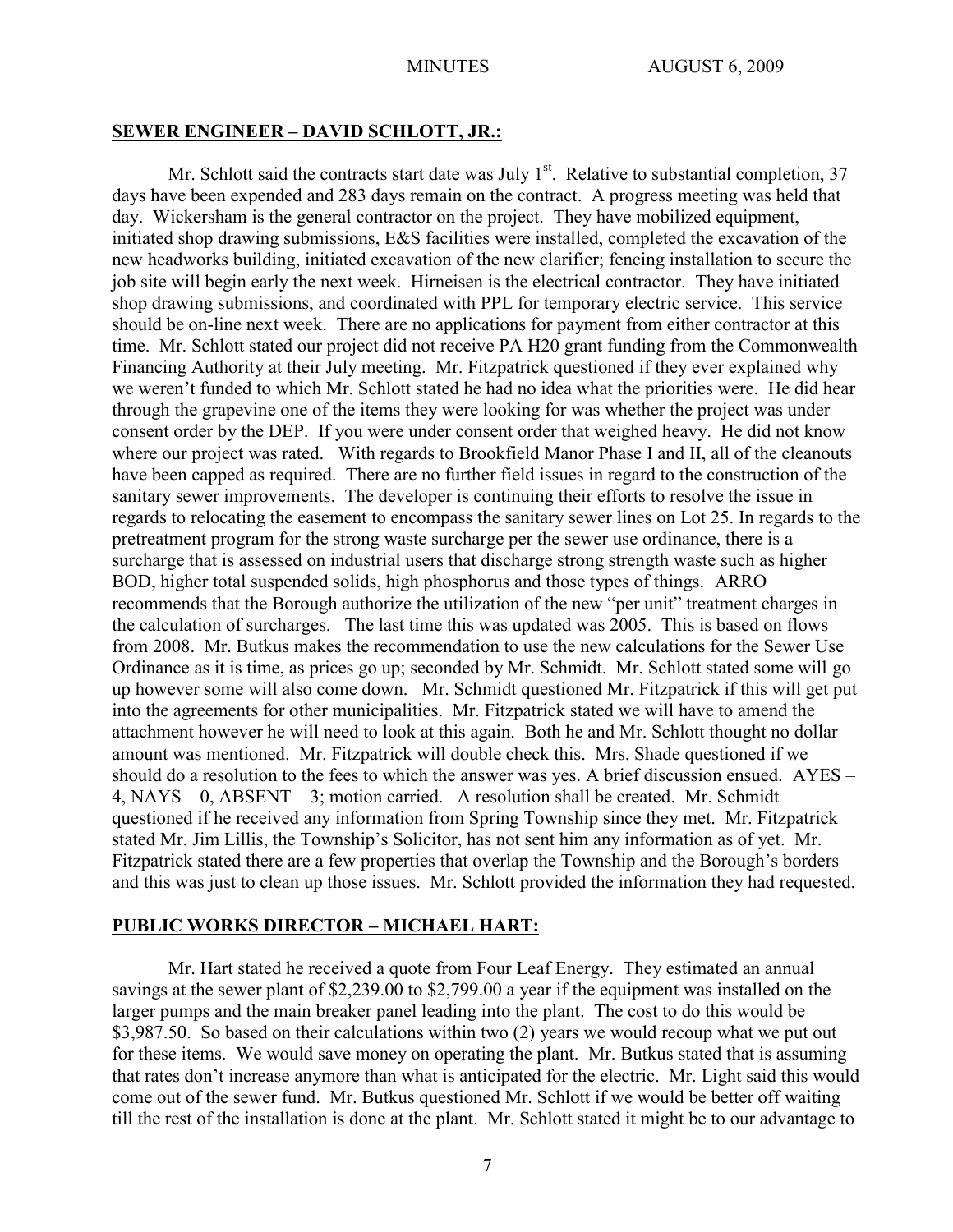# **PUBLIC WORKS DIRECTOR – MICHAEL HART (cont'd):**

wait as he has not spoken to Hirnsein yet. Mr. Schlott doesn't see it as a real problem, but he should probably hold off on doing anything till he has a chance to talk with them. Mr. Light questioned if we could hold off on this till the workshop meeting. Mr. Hart said we could. Mr. Juzyk stated that the compositor to the main panel would require all power to the plant be shut off for a while which he feels could be a problem. Mr. Butkus stated he thought we were going to be switching to the generator at that time. Mr. Juzyk stated they never gave him an answer as to if that was okay to do or not. Mr. Schmidt said it should be as it will be disconnected. The panel will be cut off. There might be a short period of time when you lose something. A brief discussion ensued. Mr. Butkus made a motion to authorize Mr. Juzyk, Mr. Hart, and Mr. Schlott to talk to the people they need to speak with to iron out the details of executing this plan so we can make a final decision at the workshop meeting; seconded by Mr. Zerr. AYES – 4, NAYS – 0, ABSENT – 3; motion carried. The only other update Mr. Hart had was in regards to the Berks County Purchasing Council and the purchase of the electric. This has really grown as it now included Lancaster County and they are taking the lead on this. There are close to 1,500 accounts. It looks like the drop dead date will be August  $18<sup>th</sup>$ . It appears it will be a three (3) year contract.

# **BOROUGH ENGINEER – ROBERT LUDGATE, SR.:**

Mr. Ludgate stated that one (1) item on the agenda is the Terrace plan review. The Planning Commission is recommending the Borough grant the extension they are requesting. They are still making revisions to the plan that was suggested by Mr. Hart. Mr. Ludgate stated they need a bit more time. They are asking for an additional ninety (90) days. Mr. Butkus made a motion to grant the ninety (90) day plan review extension for the Terrace plans; seconded by Mr. Schmidt. AYES – 4, NAYS – 0, ABSENT – 3; motion carried. The second item is Brookfield Manor. All of the missing signs are in place. The only open items are a few sidewalk issues and the installation of sidewalk at the end of Cacoosing; it was discussed at the last Council meeting. Mr. Ludgate believed someone from Council was to contact the property owner involved. At this point in time, Ludgate has not received any information from the Borough on what should be done there. Mr. Light stated that was Ms. Sloan who stated she would contact them. Mr. Butkus stated it was the tree that was the issue. Mr. Hart explained how the sidewalk would be laid out so the tree would not be a real issue. The issue now is if the homeowner would be okay with having sidewalk installed on their property. At the last meeting Ms. Sloan was going to speak to them as they were friends of hers. Mr. Light stated as of now, no one has heard anything so we will need to wait. Mr. Butkus made a motion to have Mr. Hart contact Ms. Sloan and find out if she spoke to them and if he doesn't get in contact with her by Tuesday of the following week, he contact the people himself so the developer can get the stuff done that they need to get done; seconded by Mr. Zerr. AYES – 4, NAYS – 0, ABSENT – 3; motion carried. Mr. Ludgate reported the LUPTAP Committee has begun its work. The subcommittees will be meeting. These are volunteers from all over the region. He explained how it will work. We are getting good support from all around including BARTA. Mr. Ludgate stated another issue is the stormwater. Mr. Fitzpatrick said the facilities that are on the sites maintained by the developer must meet certain requirements; their integrity must not be breached. It requires annual inspections. The law requires this. Mr. Ludgate asked him who should pay for this. Mr. Ludgate suggested we could send bills to the owners and in fact Mr. Fitzpatrick recommends to Council that it should be handled that way. Bills should be sent to the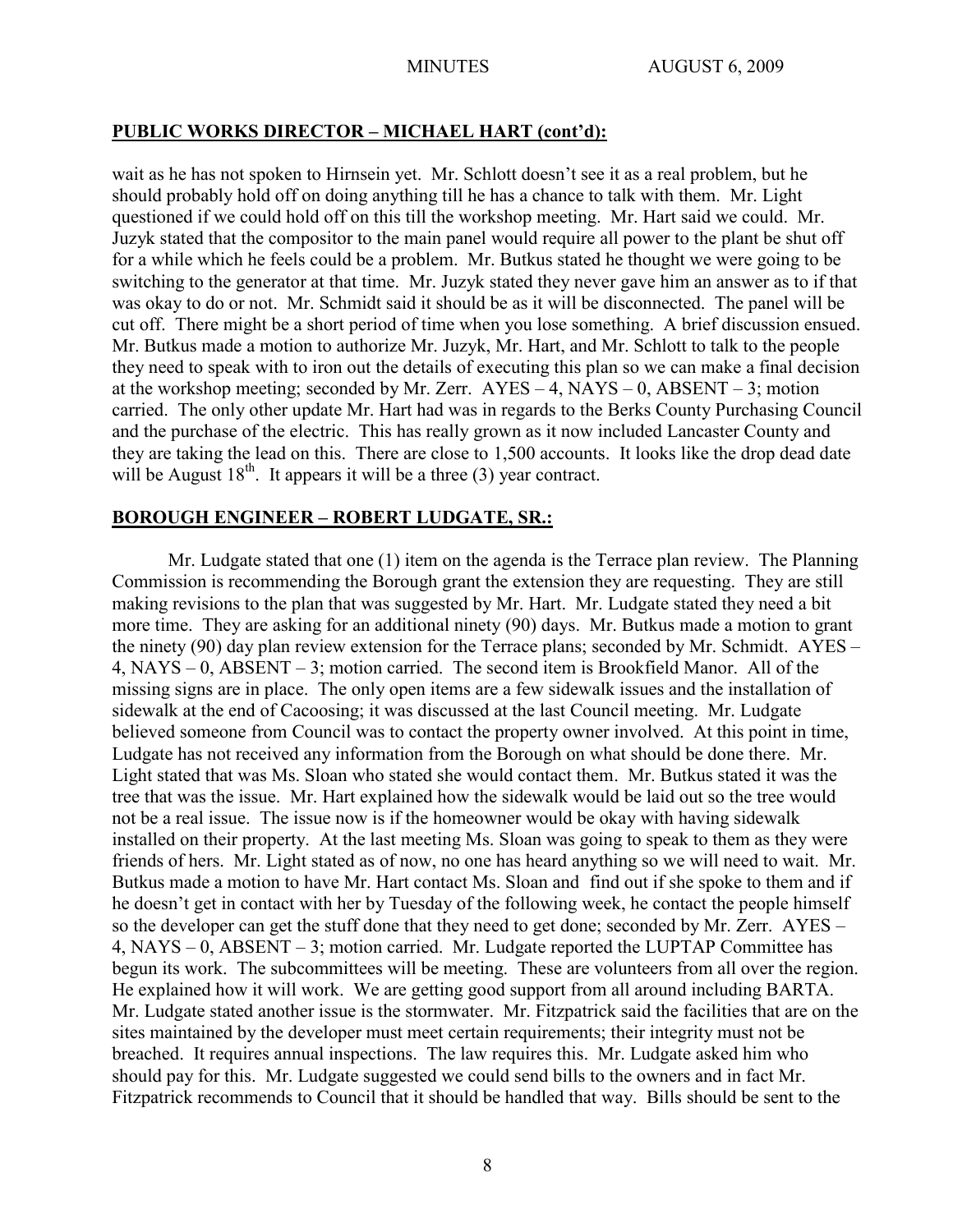### **BOROUGH ENGINEER – ROBERT LUDGATE, SR. (cont'd):**

owners as it is mandatory. We really should have an agreement with everyone on this issue. An amount of money should be deposited to cover the cost of those inspections. This happens in other municipalities. He is not sure how this got overlooked in the first place. Mr. Zerr made a motion to bill the property owners for the inspections that the Borough Engineer makes for those inspections; seconded by Mr. Schmidt.  $AYES - 4$ ,  $NAYS - 0$ ,  $ABSENT - 3$ ; motion carried.

### **UNFINISHED BUSINESS:**

The first item was the Act 32 Earned Income Tax Appointee. Mrs. Shade stated at the last Council meeting it was authorized that she attend a meeting between the Wilson School District, Spring Township, the Borough, and Lower Heidelberg Township. Lower Heidelberg was unable to make that meeting. By the year 2012, the State has mandated there be only one (1) facility that will collect the Earned Income Tax for each County. Currently we split the tax 50/50 with Wilson. The District has approached each of the municipalities and offered to be their representation on the Board that will be forming. Mrs. Shade feels it is to the Borough's advantage to the Borough to go along with the District as it is a weighted vote. This means the more people you have in your area the more your vote will count. Ms. Diane Richards, who is a CPA and Director of Finance for the District, is serving as the Districts representative and will also represent the Borough if Council so chooses. She will be the voting delegate. She has agreed to come and speak to Council if you would like. This is a very long process and she is aware that she needs to come back to each municipality with the information she finds out. Mrs. Shade feels it is a win/win situation. They represent the same people, Council does. We already split the money with the District so they would have the best interest of the Borough at heart as well. Their concern is for our residents just as anyone we would appoint. In addition, they are so much bigger, we will have more of a say as to which facility will collect the money. There is a resolution that will need to passed and sent it stating who our delegates will be. Mr. Butkus questioned if this changes what we receive to which both Mr. Fitzpatrick and Mrs. Shade stated, no, the monies will still be the same. Mr. Fitzpatrick stated they are reducing the number of collectors around the State of PA. They want one (1) per County. Mrs. Shade stated now Berks Earned Income Tax Bureau collects however once this group is formed, RFPs will be sent out and they will be doing interviews, so they perhaps might not be who collects the monies later. Mrs. Shade stated there is a lot of work going into this as well as subcommittees being formed. Mr. Schmidt made the motion that we go along with the Wilson School District on this matter; seconded by Mr. Zerr. Mr. Butkus questioned once the RFPs are done the Borough will be getting a report or she will be attending a meeting and telling us the outcome. Mrs. Shade stated we will find out however Ms. Richards will do the voting on our behalf. She will be more than happy to come and address Council. Mr. Butkus stated so we are giving her blind authority to vote based on….she is going to be voting and she doesn't need to come back to us and say this is what I think. Mrs. Shade and Mr. Light stated she will come back to us. Mr. Butkus asked if she was coming back to us to get our permission to vote on anything. Mrs. Shade stated no, she would be our voting delegate. She is representing the group. We will have more voting power that way. The other two delegates who will be attending in case Ms. Richards in unavailable will be Christine Schlussman and Michael Martin, who is on the School Board. AYES -3, NAYS – 1 (Mr. Butkus), ABSENT – 3; motion carried. Mr. Schmidt asked why he was opposed to that. Mr. Butkus stated he does not like to be cut out of the loop. He understands in theory they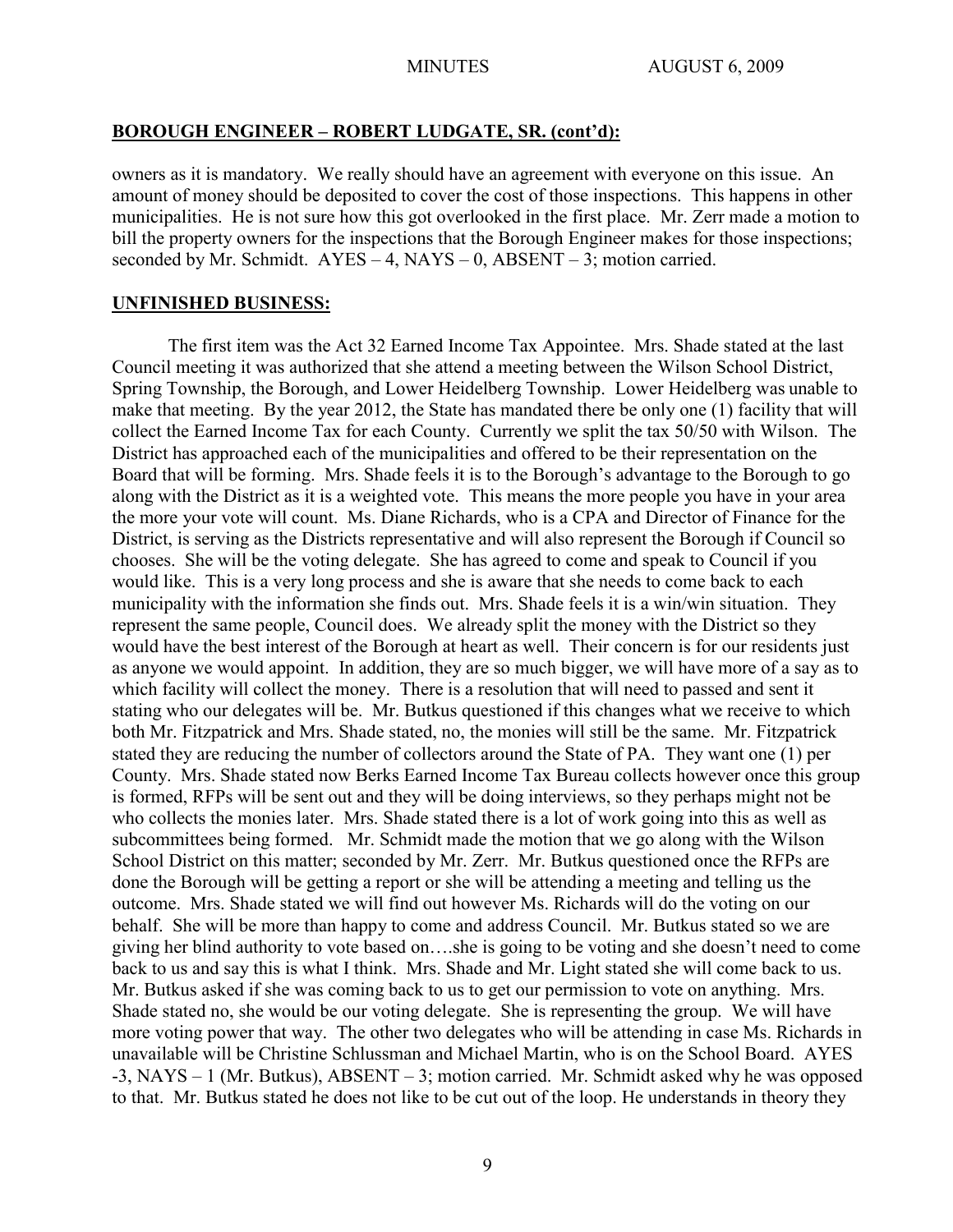### **UNFINISHED BUSINESS (cont'd):**

are representing the same people we are but that just makes him nervous giving her that. Mr. Schmidt said if we don't go with that we have no say. We have one (1) vote to which Mrs. Shade stated we don't even have that. We have about  $1/100^{th}$  of a vote. Mr. Schmidt stated we have no say; at least this way we have some power. Mr. Schmidt said he doesn't understand the theory of being cut out. He asked Mr. Butkus what he was worried about. They are going to do this whether we are there or not. Mr. Butkus stated based on the vote results here it is going to be that way. Mr. Schmidt just wanted to know why he was opposed to this. It is a win/win situation. It gives us power and we have a say. The Borough of Sinking Spring will have nothing to say if we don't go with them. Mr. Butkus said if the other municipalities and the School District want to go another way we are still stuck being unrepresented. Mr. Schmidt stated why would we want to go another way, they are collecting for us anyway. Mr. Schmidt said okay.

The next item was the DROP Program. Mr. Zerr feels after reviewing the DROP Program he feels we should just drop this program. There is no benefit to the Borough at this time. There is no one eligible for the DROP Program. We are just wasting good money looking into this program. Mr. Zerr made a motion to drop the DROP Program; seconded by Mr. Schmidt. AYES – 4,  $NAYS - 0$ ,  $ABSENT - 3$ ; motion carried.

#### **NEW BUSINESS:**

The first item under new business was the sewer billing for Lower Heidelberg Township. Mrs. Shade stated they were at a meeting a couple of weeks ago and we were approach again by Lower Heidelberg Township to do the sewer billing for those residents who flow into the Borough. In light of the fact that we certainly could use the additional revenue and speaking with Mr. Fitzpatrick and realizing this money could be placed into our general fund Mrs. Shade gathered the information to come up with a cost we could bill them on a monthly basis. It would be about \$1,500.00. We are currently up and running with our residents. Mrs. Shade said she totally understands this is a Council decision however it would generate some extra income since we are now up and running. She said there are some issues that will need to be addressed. The paying of the bills will need to occur at their Township building however we will need to know what customers have paid and which have not so penalties can be assessed. It will be their responsibility to give us the information on a timely basis so we can generate accurate and precise bills. It will be a lot of work till it gets off the ground. The \$1,500.00 a month, that we would charge them, includes salaries, overhead, supplies, postage, and those types of things. It does not include the purchasing of the bills. Currently, it is about \$250.00 for 5,000 bills. There are 700 to 800 homes and/or businesses we would bill. Mr. Butkus would like to see a simple contract outlining what they are responsible for and what we are responsible for and that they field all the calls from their residents. Mr. Butkus is concerned if the money is not posted right that people will call and complain. Mr. Fitzpatrick stated Lower Heidelberg must collect the money. Mr. Zerr asked who is going to be responsible to shut off the water for nonpayment. Mr. Fitzpatrick stated that will be their responsibility. We will be like a payroll company that does a business's payroll, Mrs. Shade said. Mr. Butkus said it will be similar to when we use to calculate the bills in the past to which Mrs. Shade said yes. The other item will be billing it out of the general fund. This is a service and can create income for other projects not just sewer projects like money in the sewer fund must be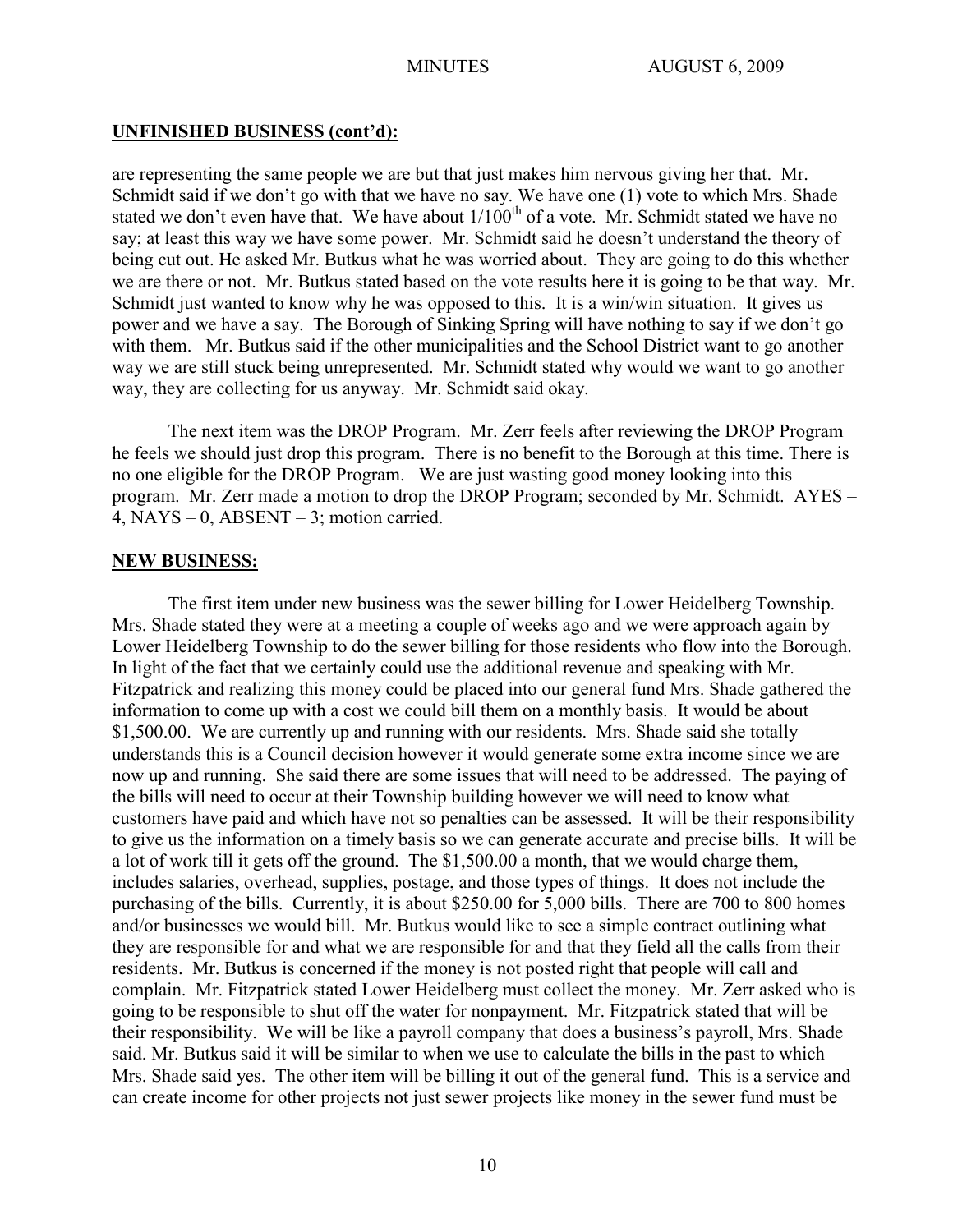#### **NEW BUSINESS (cont'd):**

used for. It is a contract service. Mr. Schmidt asked if she ran this by Lower Heidelberg. Mrs. Shade stated she had not. If Council agrees to this she will then contact Lower Heidelberg and put this offer on the table. A brief discussion ensued. It will be monthly billing. Mr. Butkus wanted it known that the contract and prices will be reviewed every so often. Mr. Butkus made a motion to authorize Mrs. Shade to make contact with Lower Heidelberg Township and give them the cost of \$1,500.00 a month to do the sewer billing for the residents whose flow ends up in the Sinking Spring Wastewater Treatment Plant; seconded by Mr. Zerr.  $AYES - 4$ ,  $NAYS - 0$ ,  $ABSENT - 3$ ; motion carried.

The next item was the filling of empty Planning Commission seats. Mrs. Shade stated in addition to the two (2) open Planning Commission seats, there is also a vacancy on the Zoning Hearing Board as well. Mr. Ott has resigned from the Board. He is no longer in the Borough. Mr. Charles Coleman has volunteered to serve on that Board. Mr. Schmidt made a motion to appoint Mr. Coleman to the Zoning Hearing Board; seconded by Mr. Zerr. Mr. Butkus had one question. He questioned wasn't it the Borough's practice to try to make everyone in the Borough aware of any vacancies on the Boards. Mrs. Shade stated that was true however it becomes quite costly and no one applies from ads in the paper. So, when the Revitalization Committee began sending out surveys, we placed boxes on there where people can check off if they would like to serve on any of the committees and what committees they would like to serve on. It is definitely a more affordable means of getting the word out and people are sending the forms back in. Mr. Butkus said so surveys are going out.  $AYES - 4$ ,  $NAYS - 0$ ,  $ABSENT - 3$ ; motion carried. The next are the two (2) Planning Commission seats. Mrs. Shade stated Mr. Pachuilo is Planning Commission Chairman and she can't speak on his behalf, but she believed he has made contact with these two (2) people. The two (2) candidates are Mr. Michael Weiss of 3436 Penn Avenue and Mr. Walter Stump of 5 Brookfield Avenue. These were done on a first come first serve. Mr. Ludgate said they had a discussion about this at the Planning Commission meeting. Mr. Schmidt made a motion to appoint Mr. Weiss and Mr. Stump to the Planning Commission; seconded by Mr. Zerr. AYES – 4, NAYS – 0, ABSENT – 3; motion carried.

### **PUBLIC COMMENT:**

Mr. Zerr stated he hoped he had his facts straight. The question was for Mr. Hart. He said that the fire company wanted to put up a simulator and there is an issue. He asked Mr. Hart to enlighten him why this can't be done at the fire company. Mr. Hart said he asked for more information on the building and has not received it. They want to build a practice roof on half of the roof that is up on the snack stand. He told someone he needed more information on the interior of that roof, like how it was built so the added weight could be supported. You are going to be adding more roof structure to that, they are going to be adding live load by putting people up there, if that is not built right it will collapse. That is where it stands. Mr. Zerr questioned if Mr. Hart was up there and looked at the inside of that building. Mr. Hart said no. Mr. Zerr said he knows the building is made up of 6x6 inside, 2x6. Mr. Butkus asked if he is given access would that be acceptable or would they still need a plan. Mr. Zerr said he was under the impression that a plan has been submitted. Mr. Hart said no. Mr. Zerr told Mr. Hart that he then lost it. Mr. Hart said no; what was submitted is on his desk. Mr. Hart said that plan is a pencil drawing of the outline of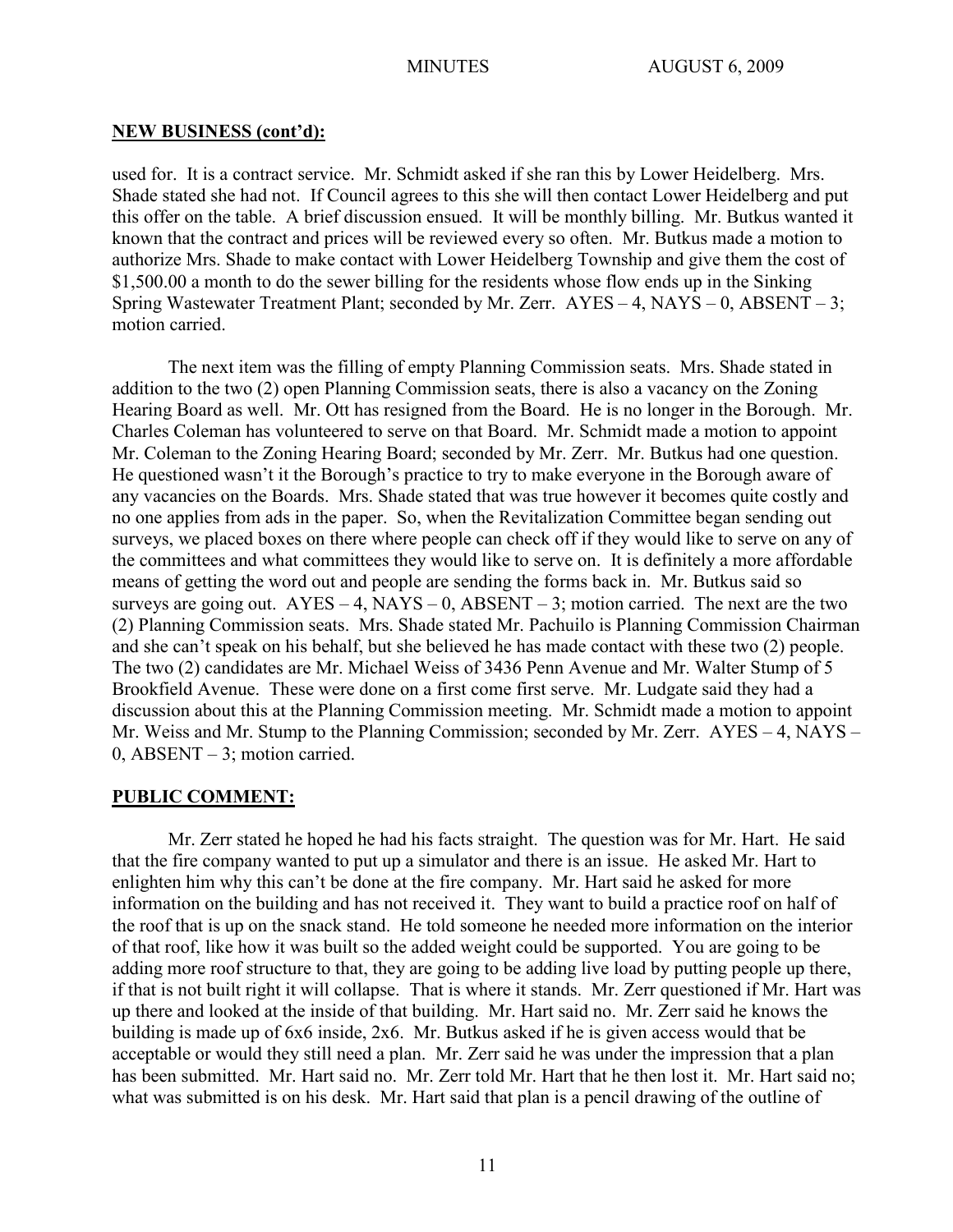# **PUBLIC COMMENT (cont'd):**

rafters and two (2) cutouts. That is not information. Mr. Light asked Mr. Zerr what he would like to see happen. Mr. Zerr said we are talking about our firemen and they need a place to train and stuff. This is just a simple simulator. Mr. Hart said it is not simple when you are adding weight to a building. Mr. Hart said that is a major issue and if it is not built right and it comes down, you aren't going to have your firefighters. Mr. Zerr questioned what we are doing with the fees. Mr. Hart said that needs to come before Council and see if they want to charge them for it. Mr. Zerr stated he doesn't believe we ever charged the fire company before. Mr. Schmidt doesn't know if we have to charge them a fee but he does believe we should have it thoroughly inspected. Mr. Zerr said he won't dispute that fact. Mr. Zerr made a motion to have Mr. Hart meet with the appropriate people at the fire company and get this resolved so we can get this simulator up so training can be implemented and waive the fees to the fire department; seconded by Mr. Schmidt. AYES – 4,  $NAYS - 0$ ,  $ABSENT - 3$ ; motion carried.

Mr. Light stated we shall have a workshop meeting August  $26<sup>th</sup>$  at 7:00 p.m. If there are any changes our President can inform the rest of Council.

Mrs. Shade stated prior to the meeting Mr. Francis Butkus came to her and stated there are problems hearing Council in the back of the room. Mrs. Shade questioned if Council could authorize Mr. Hart to look into our sound system and see what could be the problem. Perhaps we need another microphone or something. Mr. Francis Butkus stated he doesn't feel there is a damn thing wrong with our sound system, he feels the microphones are in the wrong place. Mr. Butkus wanted it addressed before the meeting so he could hear what was going on. It is basically on that table (he pointed). Mr. Light stated Mr. Hart did discuss this with him. They were going to address this issue when the Council President was there. Mr. Hart said he does have a price and he believes it is about \$1,500.00 and we shall need another mixer as well. He can get some prices and bring it to the workshop. Mr. Francis Butkus stated the microphones are too far away and then when they turn their head, you don't hear them at all. Mr. Hart said then perhaps we will need to look into a wider range mike so it picks up more. Mr. Francis Butkus said no, we need to get it closer to the speaker. A brief discussion ensued. Mr. Zerr said the problem is with the mikes; they are directional mikes so if you turn away just a little bit, you can't hear. Mr. Ed Oswald stated if you don't have omindirectional mikes that doesn't matter; either everyone is going to have to sit forward or buy wider range mikes. Mr. George Butkus stated if we pick up wider range mikes we will have more problems with feedback. Mr. George Butkus stated that they shall just have to pick up the mikes when talking. Mr. Hart stated with a new mixer we could add more mikes. Mr. Schmidt questioned at what cost to which Mr. Hart did not know. Mr. Schmidt questioned if we get four (4) new mikes would that give each Council person a mike. Mr. Hart said almost. Mr. Schmidt made the motion to have Mr. Hart gather the information needed to try to correct the hearing problem in the Councilroom by getting quotes on new microphones as well as a mixer; seconded by Mr. Zerr.  $AYES - 4$ ,  $NAYS - 0$ ,  $ABSENT - 3$ ; motion carried.